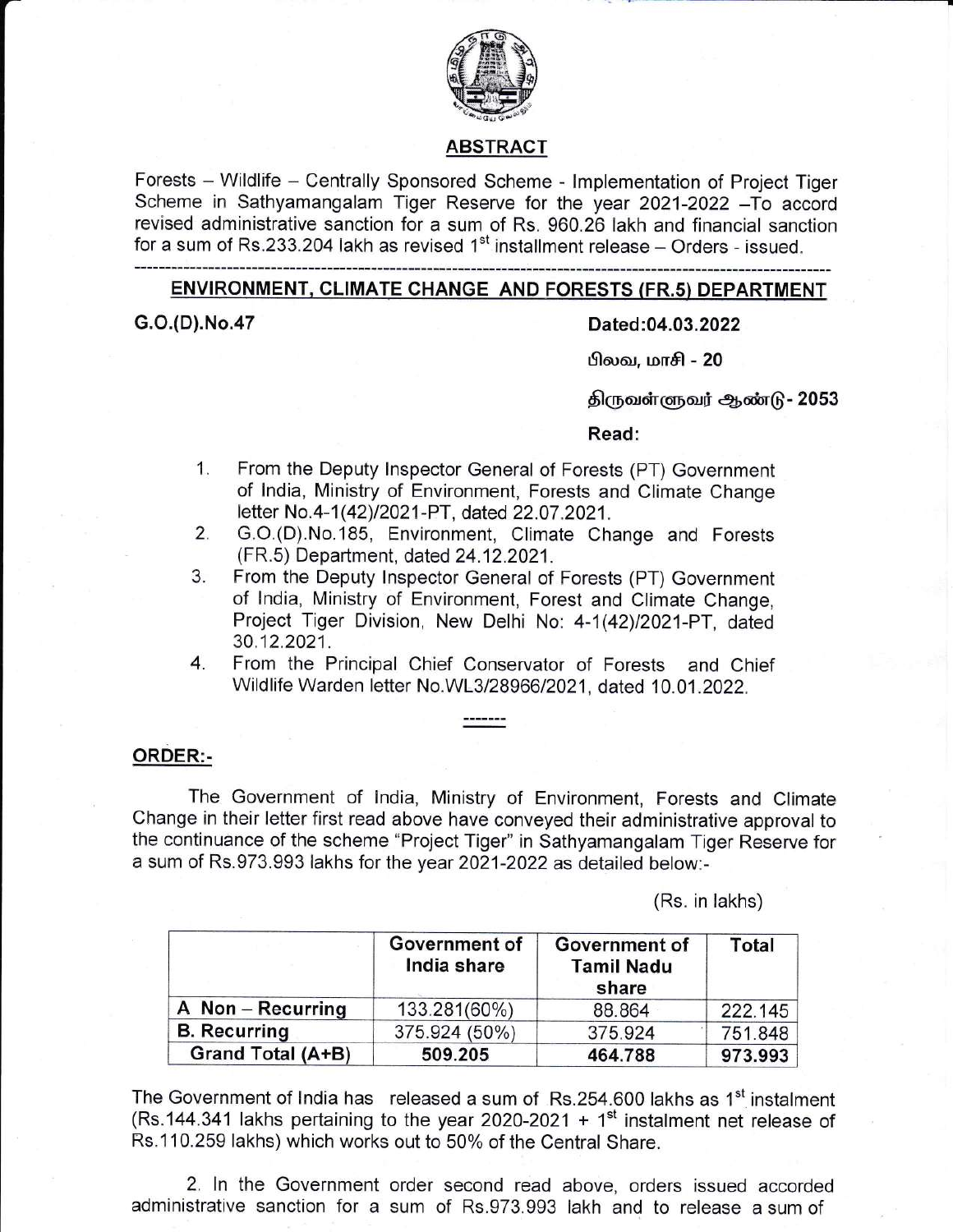Rs.486.992 lakh as 1<sup>st</sup> installment for the implementation of Project Tiger Scheme in Sathyamangalam Tiger Reserve during 2021-2022 as follows:-

|                               | (Rs. in lakhs) |
|-------------------------------|----------------|
| A.Non-Recurring               |                |
| 2021-2022                     |                |
| Government of India share     | 56.650         |
| <b>State Government share</b> | 37.770         |
| Spill over works of 2020-2021 |                |
| Government of India share     | 9.990          |
| <b>State Government share</b> | 6.662          |
| Total                         | 111.072        |
| <b>B.Recurring</b>            |                |
| 2021-2022                     |                |
| Government of India share     | 161.496        |
| <b>State Government share</b> | 161.496        |
| Spill over works of 2020-2021 |                |
| Government of India share     | 26.464         |
| <b>State Government share</b> | 26.464         |
| Total                         | 375.920        |
| <b>Grand Total</b>            | 486.992        |

3. The Principal Chief Conservator of Forests and Chief Wildlife Warden in his letter fourth read above has stated that the Government of India in the reference third read above has revised administrative sanction for the above project to Rs.960.26 lakh. The central and state share are as follows:-

|                         |          |              | (Rs. In Lakh) |  |
|-------------------------|----------|--------------|---------------|--|
|                         | Sanction |              |               |  |
|                         | Central  | <b>State</b> | Total         |  |
| Non-recurring 2021-2022 | 92.76    | 61.85        | 154.61        |  |
| Recurring 2021-2022     | 333.25   | 333.24       | 666.49        |  |
| Non-recurring 2020-2021 | 19.98    | 13.32        | 33.3          |  |
| Recurring 2020-2021     | 52.93    | 52.93        | 105.86        |  |
| Total                   | 498.92   | 461.34       | 960.26        |  |

The Government of India released 75% from the central share amount in the revised release. Earlier, the Government of lndia has released 50% of its share. The different amount works out Rs.233.204 lakhs are as follows:-

|                                |                                                      |         |                                                                           |         |                   |         |         |         | (Rs. In Lakhs)    |
|--------------------------------|------------------------------------------------------|---------|---------------------------------------------------------------------------|---------|-------------------|---------|---------|---------|-------------------|
|                                | I <sup>st</sup> Instalment as per revised<br>release |         | I <sup>st</sup> instalment issued as per<br><b>State Government Order</b> |         | Difference Amount |         |         |         |                   |
|                                | Central                                              | State   | Total                                                                     | Central | State             | Total   | Central | State   | Total             |
| Non-<br>recurring<br>2021-2022 | 69.57                                                | 46.388  | 115.958                                                                   | 56.65   | 37.77             | 94.42   | 12.92   | 8.618   | 21.538            |
| Recurring<br>2021-2022         | 249.938                                              | 249.93  | 499.868                                                                   | 161.496 | 161.496           | 322.992 | 88.442  | 88.434  | 176.876           |
| Non-<br>recurring<br>2020-2021 | 14.985                                               | 9.99    | 24.975                                                                    | 9.99    | 6.662             | 16.652  | 4.995   | 3.328   | 8.323             |
| Recurring<br>2020-2021         | 39.697                                               | 39.698  | 79.395                                                                    | 26.464  | 26.464            | 52.928  | 13.233  | 13.234  | 26.467            |
| Total                          | 374.19                                               | 346.006 | 720.196                                                                   | 254.6   | 232.392           | 486.992 | 119.59  | 113.614 | 233.204<br>$\sim$ |

...3.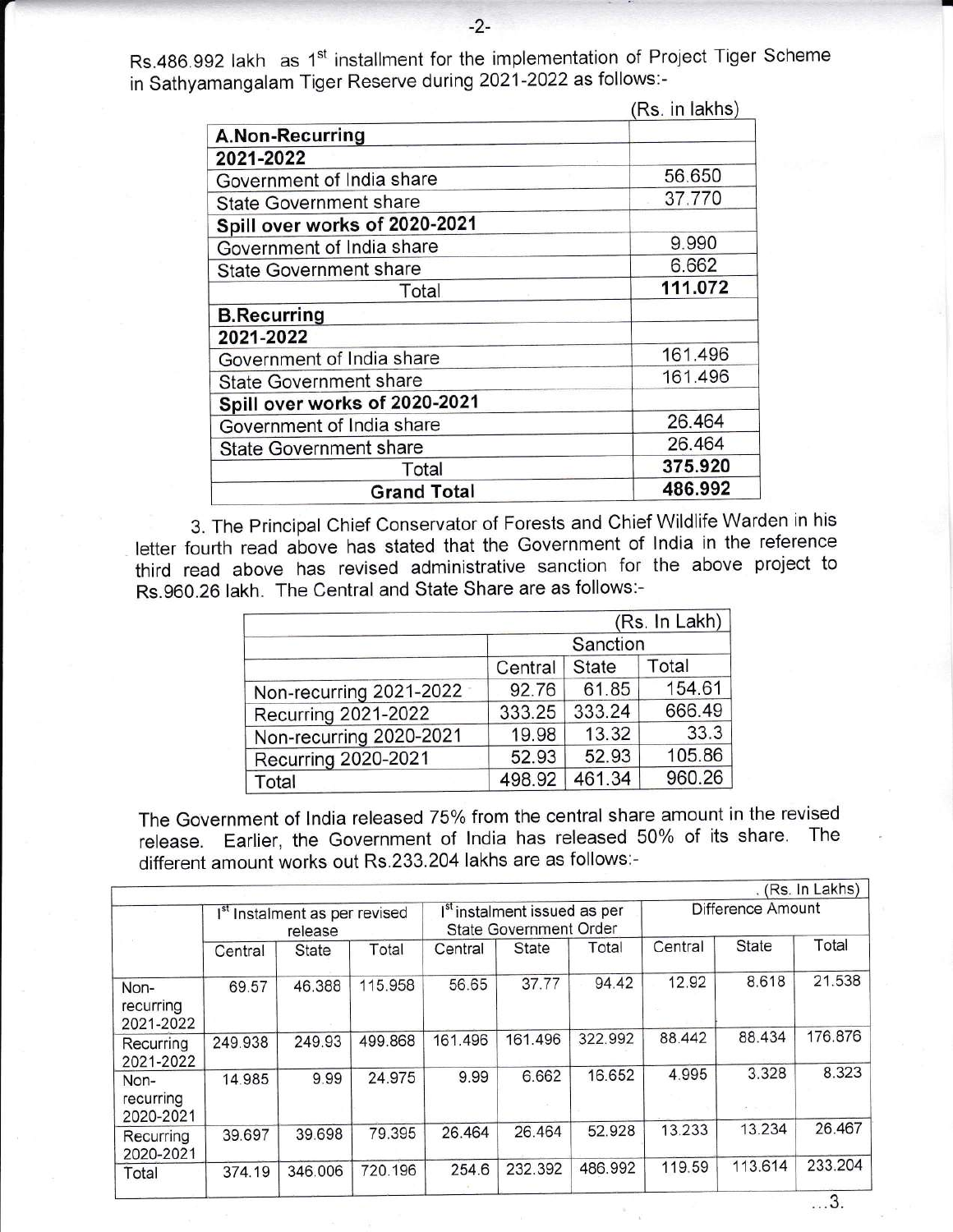4. The Principal Chief Conservator of Forests and the Chief Wildlife Warden has nequested the Government to revise the administrative sanction for a sum of Rs. 960.26 lakh and to release a sum of Rs. 233.204 lakh as revised 1<sup>st</sup> installement for the implementation of Project Tiger Scheme of Sathyamangalam Tiger Reserve by availing Central Assistance under Centrally Sponsored Plan Scheme with State Share during 2021-2022 for implementing the project Tiger Scheme.

5. The Government after careful consideration accord revised administrative approval for a sum of Rs.9,60,26,000/- (Rupees Nine Crores Sixty lakhs twenty Six thousand only) to meet the expenditure for implementation of Project Tiger Scheme in Sathyamangalam Tiger Reserve during 2021-2022. Furthei the Government release a sum of Rs.2,33,20,400/- (Rupees Two crore, Thirty three Lakh, twenty thousand and four Hundred only) as revised  $1<sup>st</sup>$  installment for the above said scheme as detailed below:-

|                         |                          |              | (Rs. In Lakh) |  |
|-------------------------|--------------------------|--------------|---------------|--|
|                         | <b>Sanctioned Amount</b> |              |               |  |
|                         | Central                  | <b>State</b> | Total         |  |
| Non-recurring 2021-2022 | 12.92                    | 8.618        | 21.538        |  |
| Recurring 2021-2022     | 88.442                   | 88.434       | 176.876       |  |
| Non-recurring 2020-2021 | 4.995                    | 3.328        | 8.323         |  |
| Recurring 2020-2021     | 13.233                   | 13.234       | 26.467        |  |
| Total                   |                          |              | 233.204       |  |

6. The Principal Chief Conservator of Forests and Chief Wildlife Warden shall ensure that the terms, item of works and conditions laid down by the Government of India in their letter third read above should be followed strictly.

7. The expenditure sanctioned in para 5 above shall be debited to the following head of account;-

## i. Non-recurring:

**a. Centre Share Rs. 17,91,500/-**<br>4406 – Capital Outlay on Forestry and Wildlife – 02 Environmental Forestry and Wildlife - 110 Wildlife. Schemes shared between State and Centre - UK Tiger Reserve Scheme -416 Major works - 01 - Major Works (DP Code:4406-02-110-UK-41601)

b. State Share-Rs. 11,94,600/-<br>4406 – Capital Outlay on Forestry and Wildlife – 02 Environmental Forestry and Wildlife - 110 Wildlife. Schemes shared between State and Centre - US Tiger Reserve Scheme -State Share - 416 Major works - 01 - Major Works (DP Code: 4406-02-110-US-41601)

# ii. Recurring Expenditure :

### a. Central Share Rs.1,01,67,500/-

2406 Forestry and Wildlife - 02 Environmental Forestry and Wildlife - 110 Wildlife Preservation. Schemes Shared between State and Centre UE Tiger Reserve Scheme - 318 Maintenance - 01. Periodical Maintenance

...4"

(DP Code:2406-02-110-UE-31801)